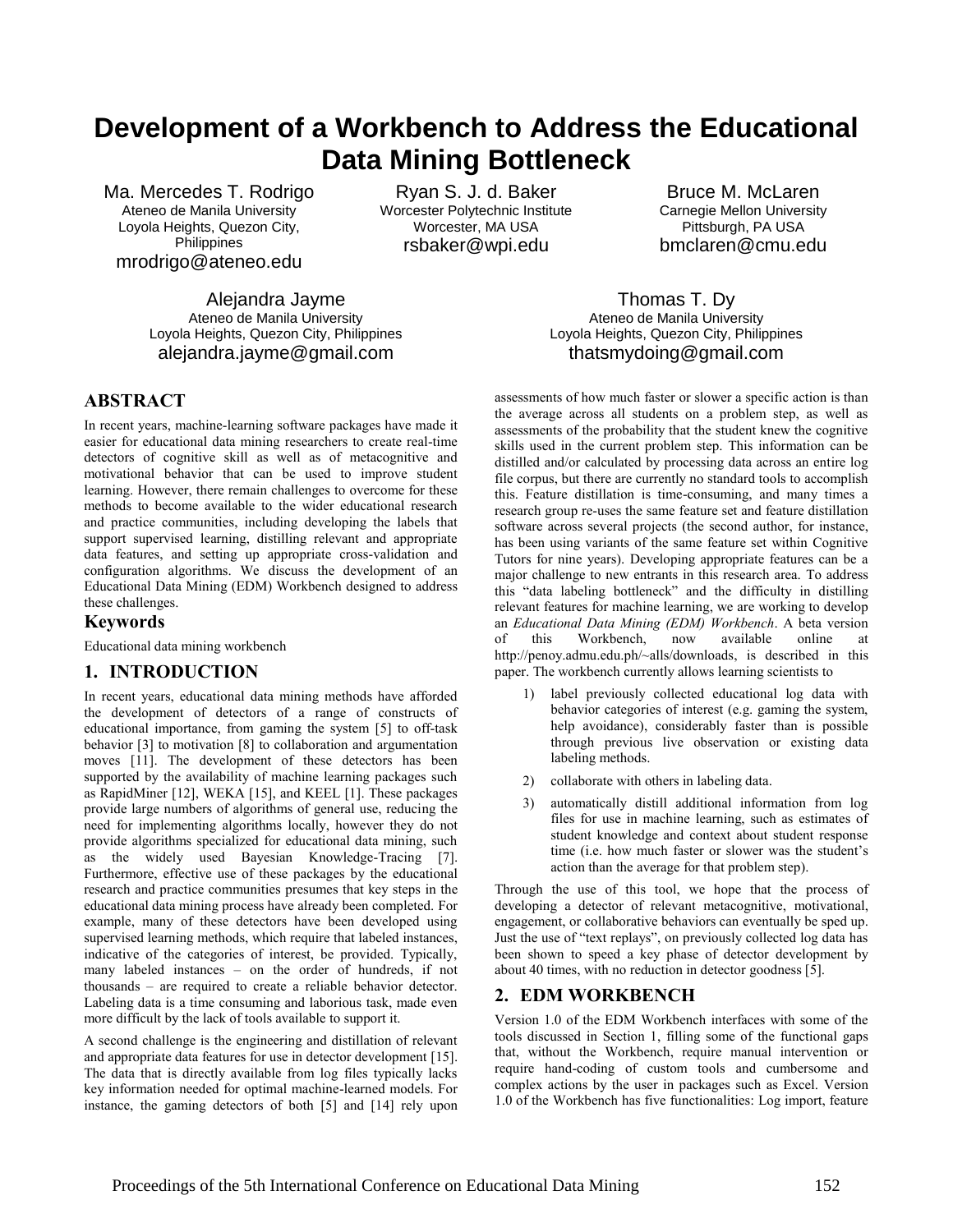distillation, data sampling, data clipping and labeling, and data export. We discuss each of these functions in turn.

### **2.1 Log import**

The EDM Workbench allows users to import logs in DataShop text format [9] and CSV. The data is assumed to be stored in a flat file, organized in rows and columns. The first row of the import file is assumed to contain each column's name. Each succeeding row represents one logged transaction, usually between the student and tutor but possibly between two or more students as in the case of collaborative learning scenarios. If the user specifies that the imported data is in DataShop text format, the Workbench will check whether the table contains the columns it requires to distill 26 pre-defined features (discussed in 2.2). The successfullyimported logs may be saved in the Workbench's format for work files—a compressed file containing the data in CSV format plus metadata specific to the EDM Workbench.

The Workbench can also import nested folders of data, where each folder level represents a meaningful subset of the data. For example, if data from a section of students is collected several times over a school year, the researcher may have one folder for the school year, one subfolder for each section within the school year, one subfolder for a session within each section, and finally one file or folder for each student within a session. The Workbench allows users to label each level of subfolder, creating new columns for these labels, appending them to the data tables during importation process.

## **2.2 Feature distillation**

Assuming the necessary columns exist in the imported file, the Workbench can automatically distill 26 features from the data. The Workbench also has capacity for defining new features for future analyses. The 26 features distilled come from features used in past automated behavior detectors using DataShop data and related intelligent tutoring system data [2, 5, 13, 14]. The features include (but are not limited to) estimates of the student's knowledge of the current skill [7]; the time the student spent on the problem (both in absolute and relative terms); and the types, number and proportion of correct, wrong, or help actions for the current skill for the last n steps, for the skill, or for the student.

The current EDM Workbench uses 21 generic functions to compute the 26 automatically distilled features. Some functions correspond directly to a single feature while others are reusable, i.e. users can vary input parameters to compute for different features. Figure 1 is an excerpt of the EDM Workbench configuration file that specifies the features to be distilled and the functions used to distill them. It shows the specification of two features: timeSD and timelastnSD. These features have been used in several behavior detectors [2, 3].

The first example in the excerpt is the specification for the feature timeSD, which makes use of a generic function also named timeSD. <group col> refers to a sub-grouping criterion. In this case, the data is grouped by type of step, as specified in the Step Name column. The  $\langle$ range col> is the column that contains the duration values that will be used to compute timeSD. Finally,  $\langle \text{out} \rangle$  specifies the feature and output column name.

The second example in the excerpt is the specification for timelastnSD. It uses the function sumLastN. <sort\_col> refers to the column by which the data should be

sorted before computing the feature. The two sets of <group\_col>s imply that data sub-grouping in this case is based on two criteria, the Anon Student Id and the Problem Name. The <range col> refers to the timeSD column, computed earlier. The  $\langle n \rangle$  refers to the number of steps to be used in the computation. As with the first example,  $\langle \text{out} \rangle$ specifies the feature and output column name.

**Figure 1. Excerpt from the EDM Workbench configuration file.** 

| <feature set=""></feature>                 |
|--------------------------------------------|
| $<$ timeSD $>$                             |
| <group col="">Step Name</group><br>Feature |
| <range col="">Duration</range><br>timeSD   |
| <out>timeSD</out>                          |
| $\langle$ /timeSD>                         |
| $<$ sumLastN $>$                           |
| <sort col="">Row</sort>                    |
| <group col="">Anon Student Id</group>      |
| <group col="">Problem Name</group>         |
| <range col="">timeSD</range>               |
| Feature<br>$3$ < /n>                       |
| timelastnSD<br><out>timelastnSD</out>      |
| $\langle$ /sumLastN $\rangle$              |
|                                            |

At the moment, adding new features for distillation requires some programming: If the feature can be computed by using one of the 21 existing functions, the user can modify the EDM configuration file to define the new function and how it is derived. If a feature requires a new function, the user can add the new function to the EDM Workbench's source code, after which the new feature can be defined in the configuration file. It is our long-term objective to foster a user community that will eventually make new features available for others to use, similar to the open source software community, increasing the EDM Workbench's usefulness to the broader research community.

#### **2.3 Clip generation**

In different projects, text replays have been implemented in several different ways [5, 10, 13]. Two of the key ways that text replays have differed has been in terms of the information and grain-size of the data presented to the coder. For coding, data is subdivided into smaller units, termed *clips* — subsets of studenttutor transactions defined based on criteria for when they begin and end, and what information is included. For example, in various projects, clips have been defined as 20-second intervals [5], segments of 5 or 8 actions [10], and in terms of defined "begin" and "end" events in the learning software [13].

The EDM Workbench allows the user to define the set of features by which the data should be grouped, so that clips do not contain rows from different groups. For example, if the data should be grouped by student, a single clip will contain data from only one student and not multiple students. The workbench also specifies the clip size, either by time or by number of transactions. Delineation of clips by beginning and ending events is not yet possible, but is a feature planned for future implementation. The Workbench then generates the clips for analysis, according to a sampling scheme discussed in the next section.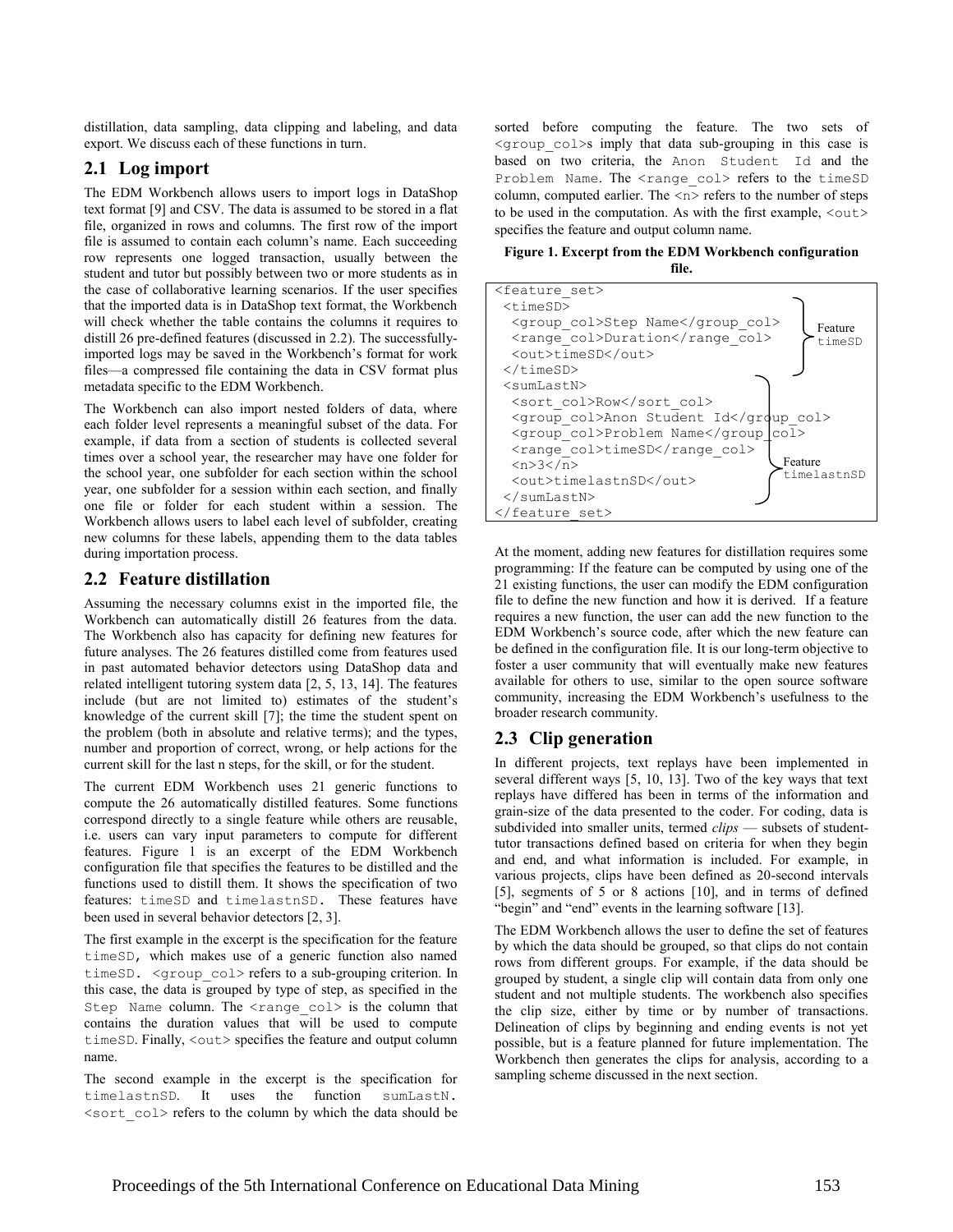## **2.4 Data sampling**

The data sampling feature of the Workbench allows the user to specify how clips are sampled from the data set. (It can also be used to sample at the action/transaction level). The user can specify the sample size, and whether the Workbench will randomly take the sample across the entire population or whether the workbench will stratify the sampling based on one or more variables.

Note that the Workbench allows the user to sample the data at any point of the process — after importing, after clipping, or after labeling – depending on the user's analytical goals.

#### **2.5 Labeling**

Once the sample has been taken, the user must then specify a subset of the clip columns that should be displayed in the text replay. It is possible that the user does not want all the clip columns displayed in the text replay. In the example shown in Figure 2, the user specified that only three columns will be displayed: COMPILE SUCCESSFUL, MSG MESSAGE and MSG\_LINE\_NUMBER. The user also specifies the labels that the observer or expert will use to characterize each clip. Figure 3 (bottom) shows that expert or observer will have three labels to choose from: Confused, Not Confused or Bad Clip – the coding scheme from [10]. The circumstances under which an expert or observer labels a clip as "bad" changes depending on the data set, but typically indicate cases that should not be coded. For example, in the case of [10], a clip was labeled "bad" if the transactions contained instructor-supplied programming examples rather than programs that the students had written themselves.



|                                                                                                                                                                                                                                                                                                                                                  |        |                             | Note:Use [, ] to separate the label name |  |
|--------------------------------------------------------------------------------------------------------------------------------------------------------------------------------------------------------------------------------------------------------------------------------------------------------------------------------------------------|--------|-----------------------------|------------------------------------------|--|
| <b>TPADDR</b><br><b>HOSTNAME</b><br><b>LOCATION ID</b><br>PROJECT ID<br><b>SESSION ID</b><br>PROJECT_PATH<br>PACKAGE PATH<br><b>DELTA NAME</b><br><b>DELTA SEO NUMBER</b><br>DELTA_START_TIME<br>DELTA END TIME<br><b>FILE PATH</b><br><b>FILE NAME</b><br><b>FILE_CONTENTS</b><br><b>FILE ENCODING</b><br><b>COMPILE SUCCESSFUL</b><br>MSG_TYPE | ▲<br>Ξ | confused, not confused, bad |                                          |  |

The Workbench then displays text replays of the clips together with the labeling options (Figure 3). A coder reads through the text replay and selects the label that best describes the clip. The labels are saved under a new column in the data set.

Because a coder may have to label tens of thousands of clips [5], the coder may save his or her work and can continue the labeling process in a later session.

## **2.6 Feature distillation and export**

Once data labeling is complete, the user can create clip-level data features to associate with the clips, facilitating later development of detectors. The user first selects the feature or column of interest. The user then specifies whether he/she would like the Workbench to compute for the minimum, maximum, average or

standard deviation of that feature [13]. The Workbench will add the new column and corresponding computed value results to the clip dataset

| Figure 3. Text replay and label options. |  |  |  |
|------------------------------------------|--|--|--|
|                                          |  |  |  |

| <b>id</b>  | <b>TIMESTAMP</b> | COMPILE SUCCESSFUL | MSG MESSAGE                               | MSG_LINE_NUMBEI |
|------------|------------------|--------------------|-------------------------------------------|-----------------|
|            | 1278054058 0     |                    | cannot find symbol - variable gast eft 25 |                 |
| 2          | 1278054080 1     |                    |                                           | $-1$            |
| a          | 1278054143 1     |                    |                                           | $\cdot$ 1       |
| 4          | 1278054147 1     |                    |                                           | $-1$            |
| 5          | 1278054150 1     |                    |                                           | $-1$            |
| 6          | 1278054283 1     |                    |                                           | $\cdot$ 1       |
| 7          | 1278054305 1     |                    |                                           | $-1$            |
| 8          | 1278054398 1     |                    |                                           | $-1$            |
| $\epsilon$ |                  |                    | ×                                         |                 |
| confused   |                  | not confused       | bad                                       | Next            |
|            |                  | 2                  | 3                                         | <b>ENTER</b>    |

Finally, once processing is complete, the Workbench allows the user to save the logs in CSV format, for re-importation into an appropriate data mining tool, such as RapidMiner or WEKA. The user is then able to use that tool to build a detector of the construct they labeled, using the features they distilled.

## **3. FUTURE WORK**

In this paper, we have presented the Educational Data Mining Workbench, a tool that researchers can use to facilitate the development of detectors of varying forms of student behavior. Version 1.0 of the Workbench supports two key steps of the detector development process that are relatively difficult and timeconsuming to do with existing tools: data labeling and feature distillation. By scaffolding users in conducting either or both of these steps, the tool may make it easier and quicker for a wider range of learning scientists and educational software developers to develop and use automated detectors of student behavior.

It is worth noting that the current version of the Workbench is still limited. Each of the limitations discussed here are scheduled for implementation in the coming months. (1) The automaticallydistilled features are hard-coded; future releases will make it easier to alter the feature list. (2) The process of amending XML to create new features will be made more user-friendly. (3) The coders cannot change the way in which the text replays are displayed; future releases will support configuration of different ways to pretty print the text replays, towards highlighting the most important information for the coder's specific current purpose. (4) Users can currently only sample data and assemble it into clips in a limited number of fashions; we intend to implement more sophisticated sampling and clip-creation strategies [13].

A final direction for future work is to add support for researchers creating and validating models appropriately. Within the educational data mining community, there has emerged considerable know-how about how to set up tools such as RapidMiner to afford appropriate validation. (For example, batching data in order to support k-fold student-level crossvalidation, and then using a BatchXValidation operator in RapidMiner to implement it). We plan to add support for automatically creating appropriately stratified batches to realize several common cross-validation strategies, and automatically export RapidMiner code that is set up to read in the correct data and use appropriate cross-validation to build a detector of the construct that was labeled.